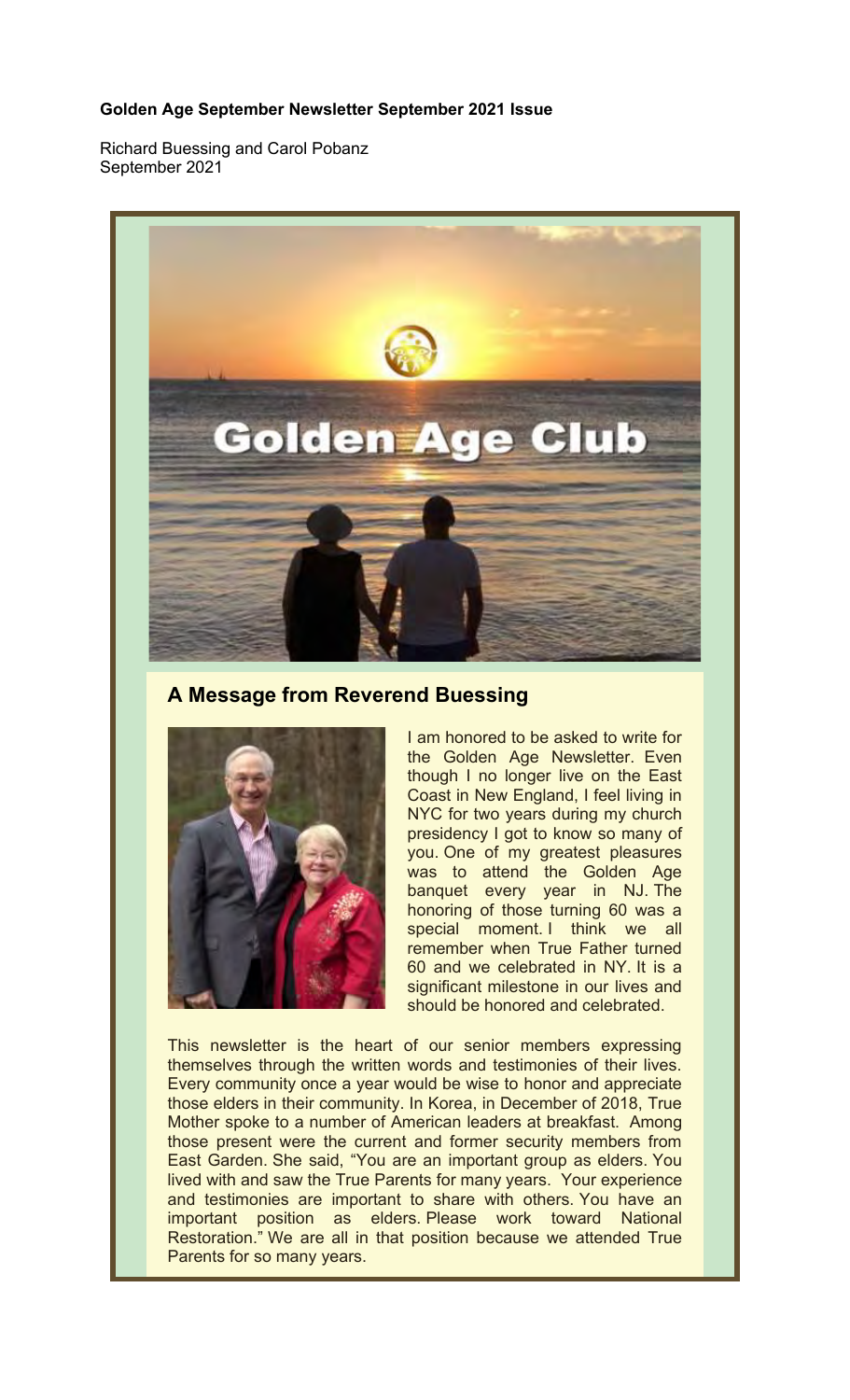Like all of you, our lives have revolved around our love of God, our True Parents, and the tenets of our faith. As we age that doesn't change, but our physical abilities to do things has slowed down for a lot of us. This is also a time of reflection on the life we have lived. We need to remember that God has been with us through all the ups and downs. His love is unchanging. Ours might have changed but a parent's love for children never ends no matter what they have done in their life. Afterall, we are all God's children.

Two years ago, I became a grandparent for the first time. It was lifechanging to see my daughter go through her pregnancy, give birth, take care of a newborn and work at the same time. We were very much there for her and her husband through the whole process. It brought back memories of all the things we went through raising a family. The fruit of all of it was to see my daughter, after one child, say to her mother, "How did you do it with four?" We found ourselves chuckling inside as she connected the dots that her mom and dad went through all this same stuff.

Currently, I am President of the Senior Pastors Association – SPA for short. We are volunteers from all 14 districts around North America. Our purpose is to be a plus to the communities in which we live. We try to support our younger pastors, take care of elders by helping them stay connected and finish their life well, and give honest feedback to our leadership here in America. We encourage elders to share their lives with others inside our movement and with all those they meet. There is so much to get involved with wherever we live. People are everywhere. Opportunities abound for learning, creativity, and education. I just recently moved to Loveland, CO and I've met so many new friends. I joined a senior bowling league once a week. After the first bowling meet I told Marjorie, "Everyone is sure old in this league." She said, "Yes, they're your age." She was right! I've met a retired Methodist minister and an Associate Pastor of a Lutheran church so far and it's been fun. People are amazed when you begin to tell them what you have done in your life. Most of us have traveled overseas, visited a lot of states, eaten all kinds of food, played every kind of game, know all kinds of different faiths, and know people from all around the world. We have so much to offer to others and the apex, of course, is the Blessing. We all treasure our Blessing, and it is the greatest gift we can give to others.

My wife Marjorie and I are both in our 70s. We relocated to Colorado three months ago, following our children and grandchild. It was a big switch after 30 years in New England. We are active in a lot of different things in our Colorado community and supportive of the activities on the national level. It is a great feeling being older, loving your children and grandchildren, being part of a larger community of close brothers and sisters and sharing the spiritual gems given to us by our True Parents.

My closing words to you are: Take care of your health, be prayerful in your mind, tune into the Word, remain engaged in relationships with others, and always remember Heavenly Parent loves you more than you can ever imagine.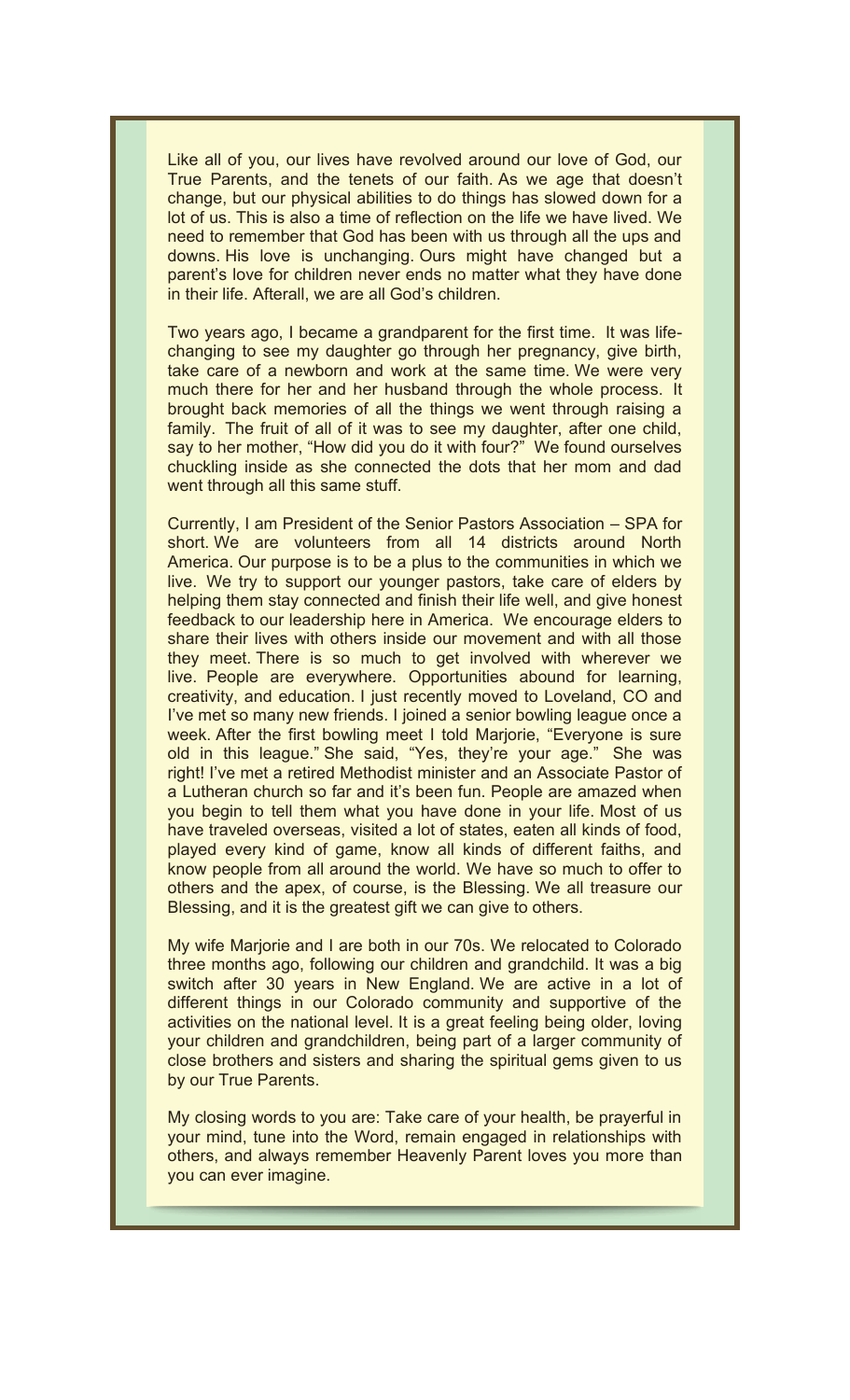

## **A Special Request to Elders**

Dear Golden Age Members,

We have been invited by Pastor Crescentia to be part of a community effort to offer prayers for all second generation, totaling more than 700 in our Region, who vary in spiritual closeness/distance from our movement.

The prayer lists are being developed and will be distributed in the near future.

No specific condition has been set, but daily prayer from your own home or other venue of choice is suggested.

I am reminded of the stories of grandmothers from an earlier time in our movement who sat under the table praying as our True Father lectured. Now in a grand parenting role ourselves, it is our time to "go under the table: and offer our sincere prayers for our children and children's and our grandchildren.

Please contact Christine Libon at: colbns70g@ gmail, com if you are interested in participating in this ongoing prayer effort. A list of names will then be forwarded to you for whom you will be asked to pray.

Most Sincerely,

Carol Pobanz

# **Sharing with Friends & Neighbors**

## **Places To Go**

## **Happy Picking**

I think summer is a great season. I love the heat (and the air conditioning), the beach, swimming, and BBQs with friends. I love the park and getting out in the sunshine, but summer is almost over for 2021. But, fear not friends, because we have autumn to look forward to. Just thinking of autumn causes the beauty of autumn leaves to come to my mind. As a matter of fact, I don't think there is a nicer part of the country to be in than to be in the Northeast. We are surely blessed!



One of my favorite activities in autumn is apple-picking – a great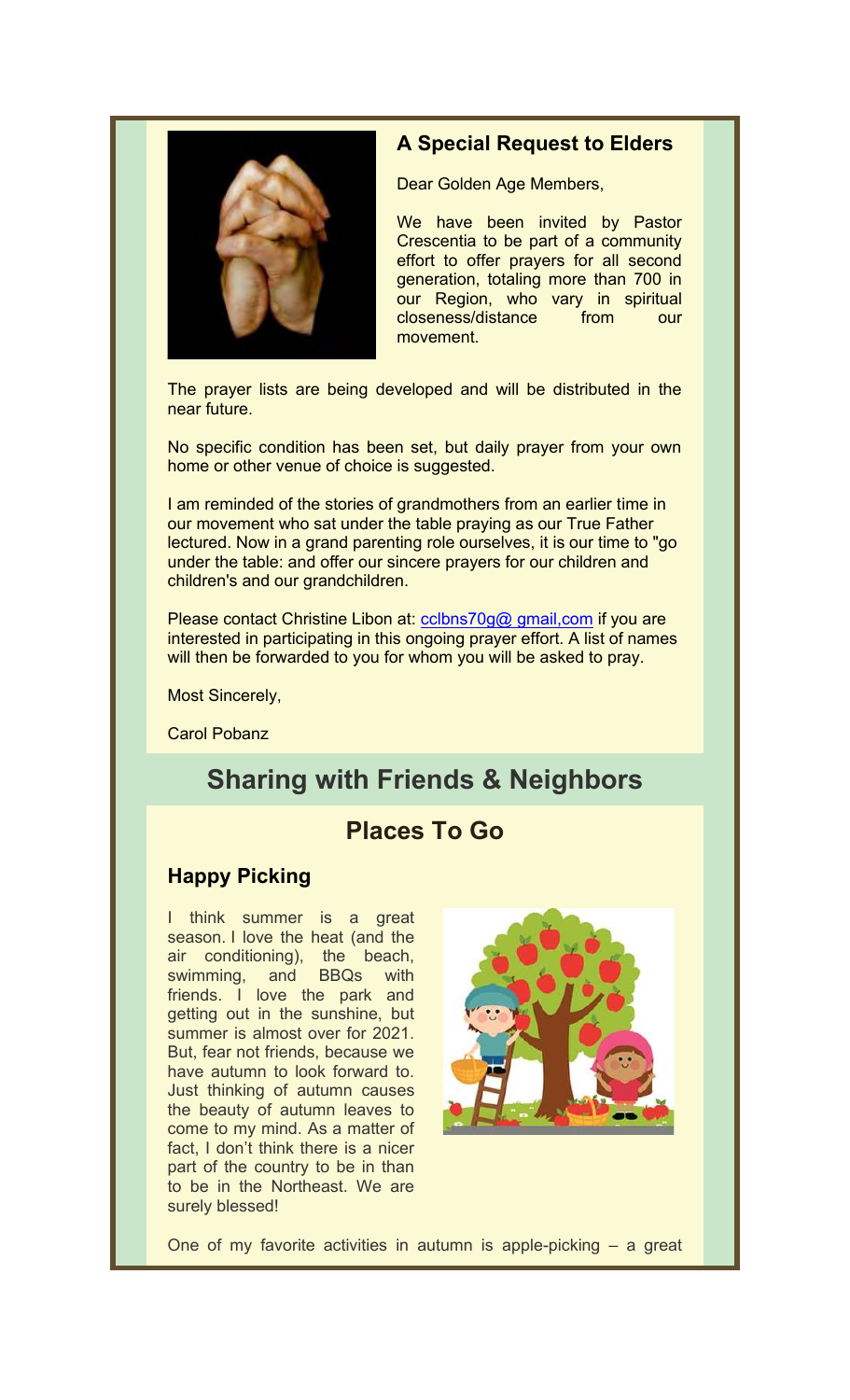activity for the whole family. I've included below some information about fruit picking in New Jersey and I've included some locations to pick-your-own. It's good to check ahead of time to see if the location has any Covid precautions set in place. I've heard that some places are requiring reservations. Happy picking!

Here are some helpful links!

*www,pickyourown,org/NJharvestcalendar.htm* *www,riamedefarm,com/* *appleridgeorchards,com/* *stoneyfieldorchard,com/*

## **People We Meet**

**Photography now after more than 30 years at New Future Photo**

by Ken Owens



Having been blessed in being one of True Parents' photographers for more than 30 years, I easily found another venue for my photography that made people happy after New Future Photo was closed in 2009.

Having been born and raised in the US and having served in the United States Navy, the Navy had been a very important part of my life. My dad was a veteran of World War II and the Korea War, and I grew up surrounded by veterans and those who served our country. Then, I served four years as a radioman on a ship that went to Vietnam and many places in the Pacific and Indian Oceans. So, my love and admiration for the Navy and all veterans lies deep in my heart.

After I moved to Fort Lee in 2001, I was finally able to join the Veterans of Foreign Wars organization. There, I was able to again be with those who served our country, some who were in very terrible battles and survived. Hearing their stories and seeing that they were still smiling made me feel at home again. I offered my services as a photographer for their events. Now, many of my photos are in photo albums and some even decorate the halls in the post. I am also now the photographer for the VFWs here in Bergen County. I'm glad that I can make them happy in their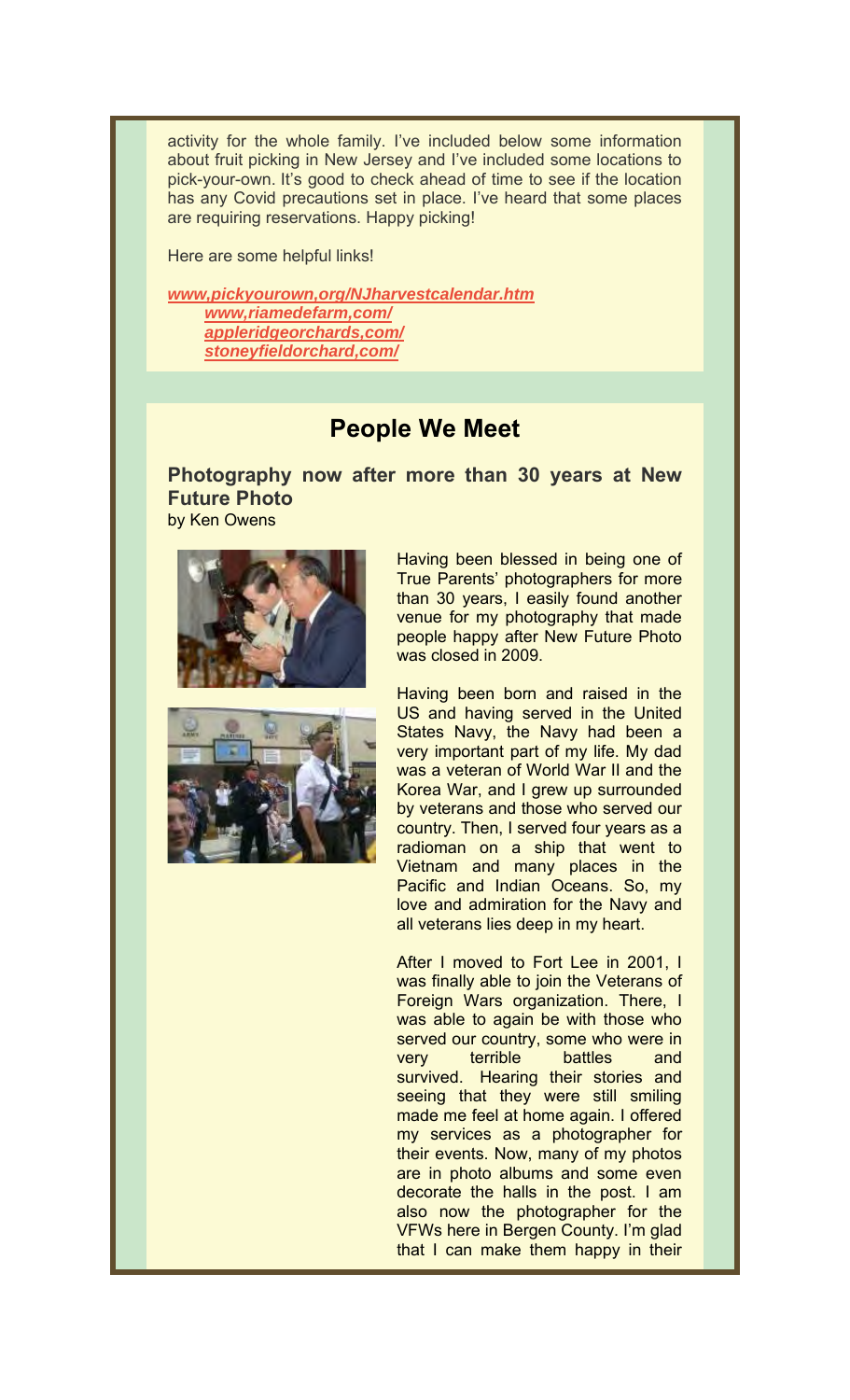#### twilight years.

If you are interested in buying Ken's book, it can be found on Amazon: *www,amazon,com/Memoirs-Unification-Church-Photographer-Owens/dp/1533047758/ref=mp\_s\_a\_1\_6?dchild=1&keywords=ke n+owens+book&qid=1629060103&sr=8-6*

## **Culture & The Arts**



### **Building the Kingdom through Creating Harmony** by Akemi Hirose

There are many different musical instruments, but I think human beings' voices are the most beautiful. Throughout history, we've been singing whenever we're happy, sad, or suffering in order to share our feelings.

In Japan back in the 60s and 70s, as children we students all learned how to sing as a choir from first grade, because we used to have about 40+ students in each class, that could make one large choir. And we used to compete with each other. When I became a high school student, I joined a mixed-voice choir and we challenged difficult songs even though we had only a handful of people. I tended to pay attention to back-up singers or accompanists more than the main singer or solo player for some reason.

I recall when True Father came to New Jersey for a speaking tour, we formed a 100-voice choir. I still remember he remained so focused listening to us, but I hope he enjoyed our performance. Since that experience, my wish has been to create harmony that could heal the heart of the audience.

After Loving Life Ministries' large choir ended its term, Joe Young (currently, a young Florida pastor) held an audition for back-up singers. I auditioned but I was not selected at the beginning. I joined a couple Sundays later, feeling I had been selected as a representative of all Japanese members. At almost the same time, I joined a Japanese choir to perform at Carnegie Hall. It was my first time joining a group outside our church community, which stimulated in me mixed feelings of excitement and anxiety. While we were practicing for the concert, I heard the news that an enormous earthquake had hit Tohoku and thousands of people died because of the tsunami. Everyone thought it was impossible and inappropriate to have a concert under such circumstances (most of the choir members were from the Tohoku area), but these choir members in Japan were the ones who had wanted to come to the US to sing to overcome their hardships. We were so moved by their words. Therefore, the theme for the concert was revised and the event became instead a charity concert for the relief of Tohoku. We prayed for those in Tohoku and they prayed for us. In the beginning of the concert, I felt that the Tohoku choir members were suffering in their hearts, but by the encoré piece, which we sang together with Alexander Harmonizer from Virginia, their hearts were completely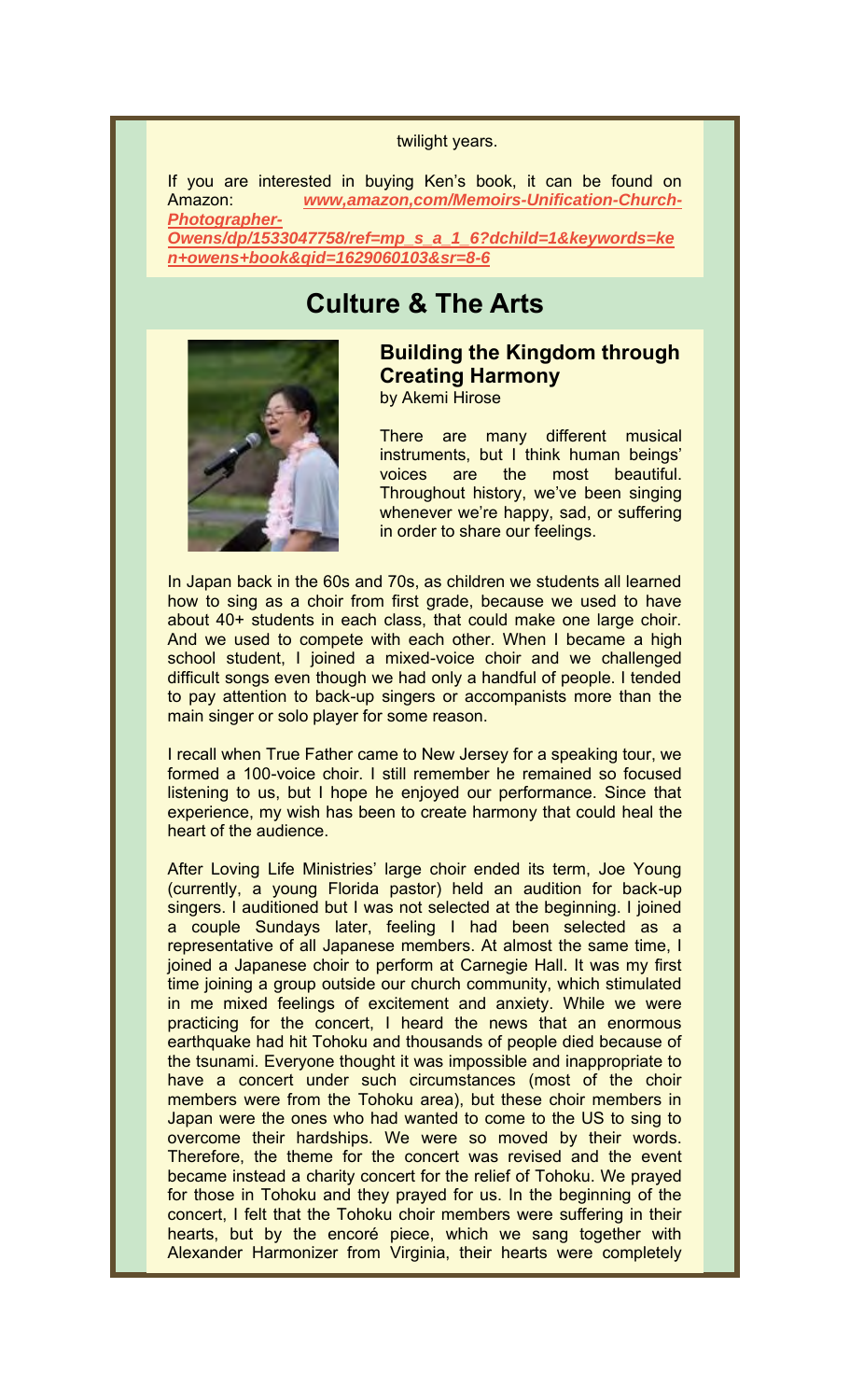liberated. They were so happy and grateful, and they stood proud of themselves that they could participate.

From that time, we named ourselves Japan Choral Harmony (TOMO), and we have sung on various occasions, especially while engaged in charity and ambassador work, such as the 9/11 Memorial Concert, and the 400-year anniversary of the international friendship of Japan and Spain.

There is a well-known saying: "The pen is mightier than the sword". In the same spirit, I would say: "Music is mightier than the sword". We cannot change the heads of the nation, but I believe we can move and heal the hearts of the people through music and art. We are able to hear the sound of healing if we are united together in harmony. These harmonic sounds are called overtones in musical terms. I truly believe we can change the world to the original state that God wanted to create in the beginning of time through the sounds of harmony.

*To view the complete article, please click here!*



## **Japan Choral Harmony TOMO**

Please see attached link for **"Ruri iro no Chikyu"**. This song is about our wish to protect our beautiful earth (5:19 length)



*youtu.be/ZV1t1Hw4JDc*





## **Creating Love in the Shape of a Bowl**

by Tokie Hessell

Since I moved to Glen Ridge three years ago, I have gotten to know some of my neighbors. I started to walk a mile each day for 2 to 3 days per week, together with one very friendly lady. She invited me to go to a pottery class with her. She has been making all the dishes and cups for herself and her daughter's family. I hesitated at first, because I am not really artistically inclined and I was not interested in pottery making at all.

But, she asked me again and encouraged me to try potting just once. So, I attended the class and I made a mug, which came out thick and not very smooth. As I expected, it was not beautiful. Then my daughter asked me to make ramen bowls for her. I tried to create a bowl but it was uneven and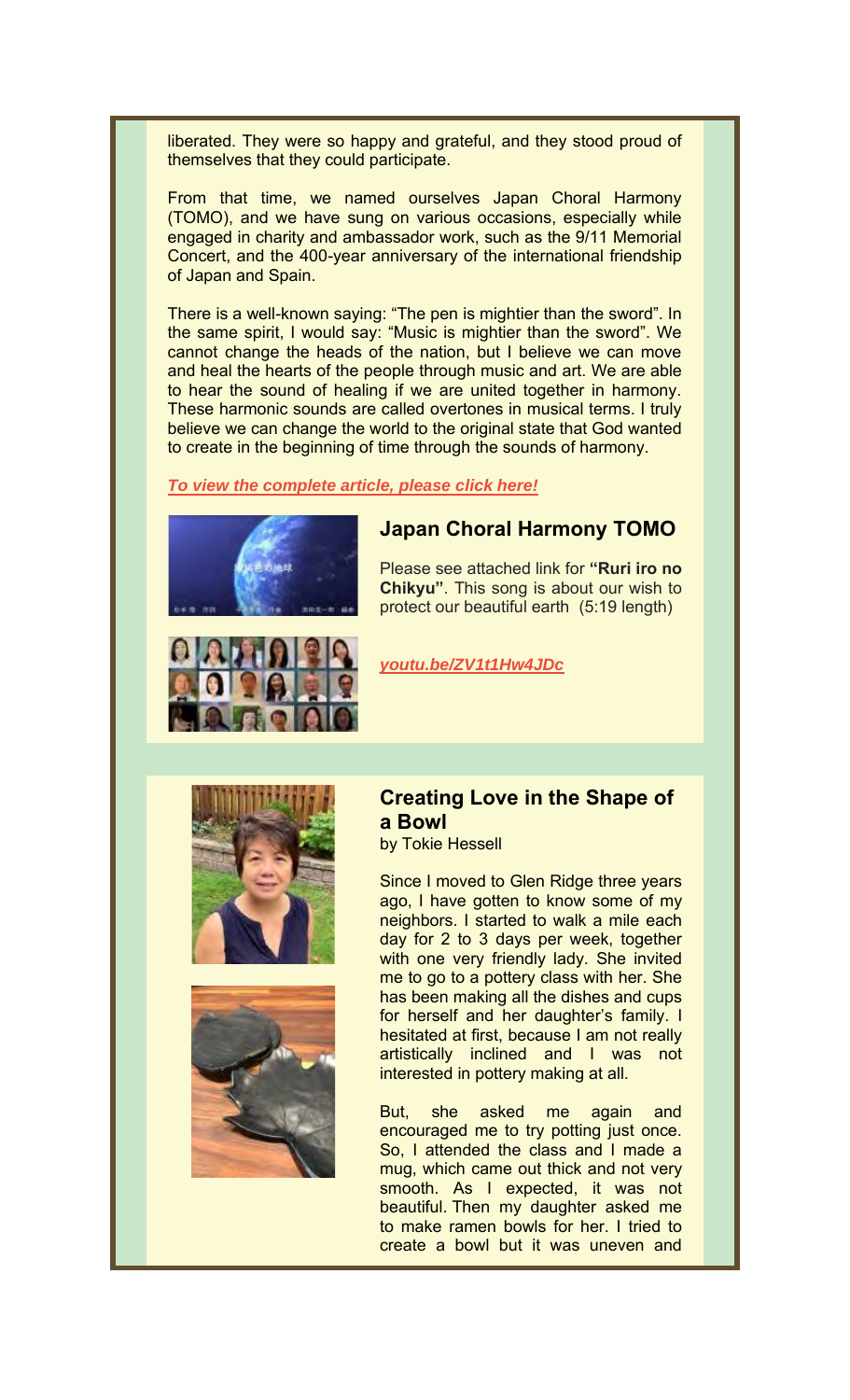



thick. However, she liked it and asked me to make five more ramen bowls.

Since then, I also have made sushi plates, small Easter egg bowls and more. I feel that when I see my family appreciate the dishes and other things that I create, I definitely enjoy doing it more and I feel inspired to try to make the dishes better.





# **Healthy Living**



**Thoughts on Cooking: Theory and Practice** by Barry Geller

Cooking is a great place to put theory into practice. It can be seen as a laboratory where we experiment on our bodies and minds. That is because we are what we eat?

#### **Summertime Food:**



Cold Soba

- 1) Cooking Noodles- see pic one bunch of soba/serving.
- 2) Boil 3 cups water, break soba bunch in half and place in water.

3) Poor in ¼ cup cold water after noodles boil. Then bring to boil 2 more times and each time stop the boil w/cold water and bring to boil again. Taste noodle while still cooking, if tender to your liking poor into a colander and wash in cold water.

4) Prepare the cold soba. Japanese style is simple, tasty and refreshing. See the pic for ingredients: Follow directions on the bottle to make the dipping sauce. You can use wasabi to add flavor to the dip. You can shred the nori sea weed on the noodles. You can use plane or flavored nori. I like the sesame oil flavor.

5) Side dishes: Broccoli or Spinach w/peanuts and soy sauce – steam the cut broccoli or spinach, drain after cooking to taste. Grind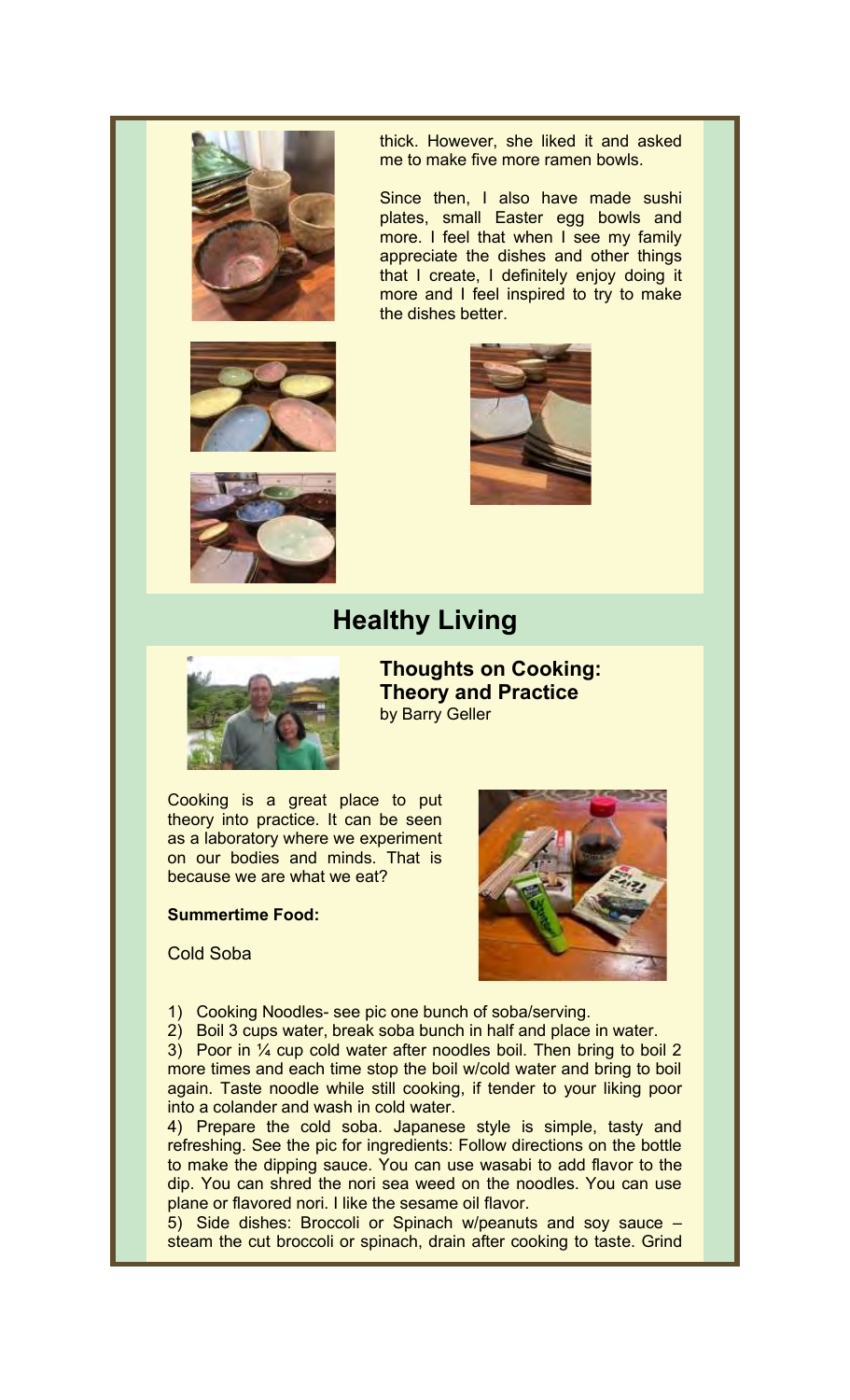the nuts to tiny pieces and add soy-sauce to ground nuts. Sprinkle on the veggies and serve.

6) Pickles: Kimchi, Dill pickles (cucumber) or sauerkraut. Any pickle is refreshing and tasty. Here is a suggestion: Quick Cabbage pickle – Cut cabbage into thin strips (like Cole-slaw), put salt in, table spoon for ½ small cabbage. Squeeze cabbage slaw w/hands until water comes out and cabbage is no longer crisp, but soft. Then rinse salt out. Mix in some thin sliced carrot and season with olive oil and vinegar.

7) There are so many noodle dishes in Asia. They are experts at noodle preparations, Fried, in soups w/all kinds of ingredients. This is just one dish that is nice in the summer. Enjoy!!

Eat those Vegetables & Pickles!!

### **Health Matters for the Golden Agers**

### **Shoulder Pain by any Other Name**

Bursitis, Arthritis, frozen shoulder, 50-year-old shoulder? – Whatever it is it hurts. As we increase in age whether from the East or West, North or South shoulder pain is a common complaint, but remedies may vary.

*Please click here to view the website link!*

#### **What is Frozen Shoulder?**

Frozen shoulder, also known as adhesive capsulitis, is a condition characterised by pain, stiffness and restriction of motion in the shoulder joint. It usually starts with pain, especially with movement of the shoulder. You may have difficulty executing simple daily actions like combing hair, wearing clothes or reaching for something on a high shelf.

*Please click here to view the website link!*

## **Unification Thoughts**

#### **Rearing Monarchs - Part 1** by Prof, Gerry Servito